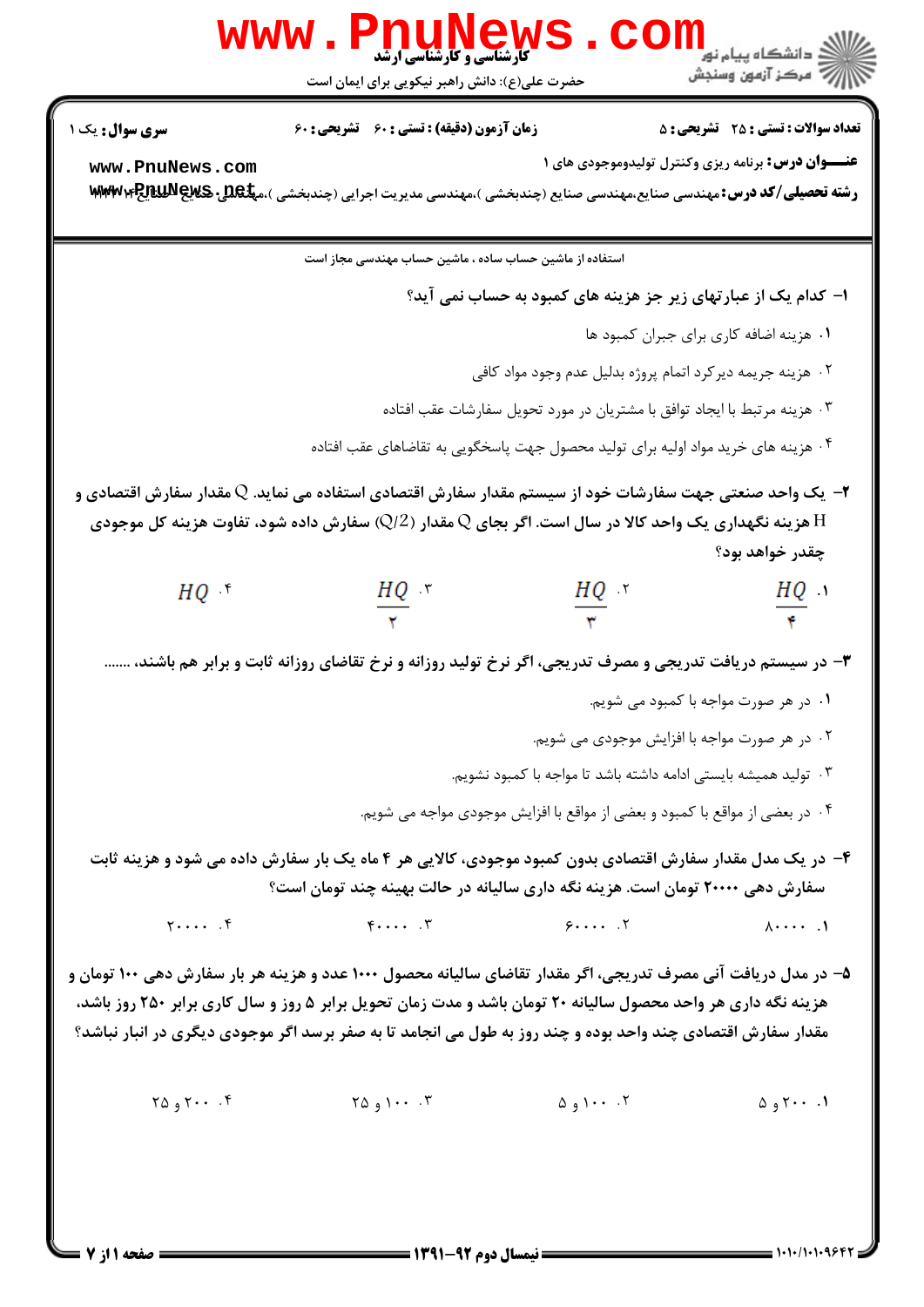|                                           | www.PnuNews.<br>حضرت علی(ع): دانش راهبر نیکویی برای ایمان است                                                                                                                                                                                                                                                     | CO                                                         |                                                                                                            |
|-------------------------------------------|-------------------------------------------------------------------------------------------------------------------------------------------------------------------------------------------------------------------------------------------------------------------------------------------------------------------|------------------------------------------------------------|------------------------------------------------------------------------------------------------------------|
| <b>سری سوال : ۱ یک</b><br>www.PnuNews.com | زمان آزمون (دقیقه) : تستی : 60 ٪ تشریحی : 60<br><b>رشته تحصیلی/کد درس:</b> مهندسی صنایع،مهندسی صنایع (چندبخشی )،مهندسی مدیریت اجرایی (چندبخشی )،م <b>بلگلی کلیایی به پس به کلیایی</b><br>.                                                                                                                        |                                                            | <b>تعداد سوالات : تستی : 25 - تشریحی : 5</b><br><b>عنـــوان درس:</b> برنامه ریزی وکنترل تولیدوموجودی های ۱ |
|                                           | ۶- کالایی تاکنون از بیرون خریداری می شده است. در مورد این کالا هزینه سفارش ۷۵ برابر هزینه نگه داری هر واحد در سال<br>بوده است. اگر مقدار سفارش اقتصادی آن 300 (Qw )واحد باشد و بخواهیم از این به بعد آن را در داخل کارخانه تولید                                                                                  | نماييم، حداقل نرخ توليد چقدر باشد تا با كمبود مواجه نشويم؟ |                                                                                                            |
|                                           | $\gamma \cdot \cdot \cdot \cdot \cdot$ $\gamma \cdot \cdot \cdot \cdot$ $\gamma \cdot \cdot \cdot \cdot$ $\gamma \cdot \cdot \cdot \cdot$ $\gamma \cdot \cdot \cdot \cdot$ $\gamma \cdot \cdot \cdot \cdot$                                                                                                       |                                                            |                                                                                                            |
| $h=2s$ . $\epsilon$                       | ۷– تحت چه شرایطی مقدار اقتصادی سفارش در حالتی که کمبود مجاز است دو برابر وقتی است که کمبود مجاز نباشد؟(فرض<br>کنید که h معرف هزینه نگه داری هر واحد کالا و s معرف هزینه کمبود هر واحد کالا است.)<br>$s=h \cdot r$ $h=3s \cdot r$                                                                                  |                                                            | $s=2h.$                                                                                                    |
|                                           |                                                                                                                                                                                                                                                                                                                   |                                                            |                                                                                                            |
|                                           | ۸– فرض کنید در مدل دریافت تدریجی و مصرف تدریجی، نرخ تولید افزایش یابد، آنگاه مقدار تولید اقتصادی:                                                                                                                                                                                                                 |                                                            |                                                                                                            |
| ۰۴ نمی توان قضاوت کرد.                    | ا ثابت می ماند. $\mathfrak{r}$                                                                                                                                                                                                                                                                                    |                                                            |                                                                                                            |
|                                           | ۹- برای کالایی تاکنون کمبود مجاز نبوده و مقدار سفارش اقتصادی ۵۰۰ واحد بوده است. در حال حاضر هزینه کمبود دو برابر<br>هزینه نگه داری است و بنابراین کمبودها را می توان با تاخیر جبران کرد. در این شرایط مقدار سفارش و مقدار کمبود بهینه                                                                             | (سطح موجودی منفی) به ترتیب چقدر خواهند بود؟                |                                                                                                            |
| $Y.F_{9}$ $91Y.$ $Y$                      | $F \cdot \lambda$ $9 \cdot F \cdot F$ . $T$                                                                                                                                                                                                                                                                       | $Y \cdot Y$ , $Y \cdot Y$                                  | $f \cdot \lambda$ $g \in \mathcal{N}$ .                                                                    |
|                                           | ۱۰− یک قطعه خریداری شده دارای نرخ تقاضای سالیانه ۴۰۰۰ واحد است. هزینه ثابت سفارش ۶۰ تومان و هزینه هر واحد ۴<br>تومان است. نرخ هزینه نگهداری سالیانه ۱۸/۱۵ست. کمبود موجودی مجاز بوده و بصورت سفارشات تاخیر شده در می آیند.<br>هزینه سالیانه هر واحد که به تاخیر می افتد ۱ تومان است. مقدار اقتصادی سفارش چقدر است؟ |                                                            |                                                                                                            |
| $1 - \lambda 1$ . ۴                       | $15.9 - 17$                                                                                                                                                                                                                                                                                                       | $\mathcal{N}$                                              | 1507.1                                                                                                     |
|                                           |                                                                                                                                                                                                                                                                                                                   | ۱۱– در سوال ۱۰، سطح موجودی منفی (کمبود) انبار چقدر است؟    |                                                                                                            |
| $\Delta \cdot \lambda$ . ۴                | $\mathcal{F}$ . $\mathcal{F}$                                                                                                                                                                                                                                                                                     | $Y \setminus \Lambda$ .                                    | $\gamma \gamma \gamma$ .                                                                                   |
|                                           | ۱۲- فرض کنید تعداد اقلام موجودی ۱۰ قلم است و در آنالیز ABC برای طبقه بندی کردن این اقلام مقدار ۴۰ درصد کل حجم<br>پولی اقلام متعلق به یکی از اقلام است. در این صورت این قلم کالا جز کدام یک از گروه های زیر است؟                                                                                                   |                                                            |                                                                                                            |
| ۰۴ گروه A                                 | ۰۳ گروه C                                                                                                                                                                                                                                                                                                         | $\rm{B}$ . گروه $\rm{B}$                                   | ۰۱ گروه B یا C                                                                                             |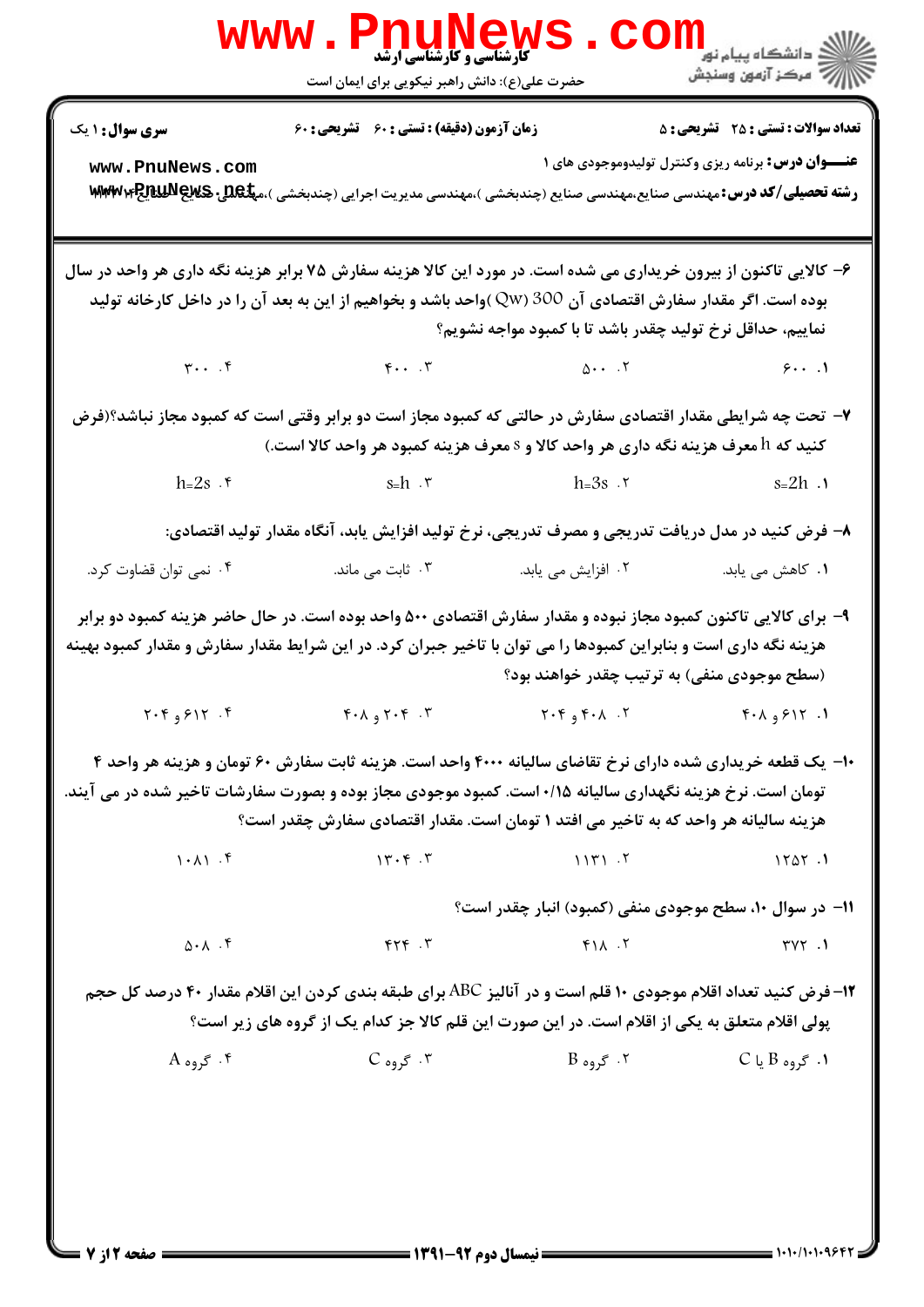

حضرت علی(ع): دانش راهبر نیکویی برای ایمان است

**تعداد سوالات : تستي : 25 - تشريحي : 5** 

زمان آزمون (دقیقه) : تستی : ۶۰٪ تشریحی : ۶۰

**سری سوال : ۱ یک** 

**عنـــوان درس:** برنامه ریزی وکنترل تولیدوموجودی های ۱

www.PnuNews.com

رشته تحصیلی/کد درس: مهندسی صنایع،مهندسی صنایع (چندبخشی )،مهندسی مدیریت اجرایی (چندبخشی )،میPARE، MWWY و WWW

۱۳- مقادیر تقاضای محصولی طی ۵ دوره در جدول زیر آورده شده است. اگر هزینه نگه داری هر واحد محصول در هر دوره برابر ۴ واحد پولی و هزینه هر بار سفارش دهی برابر ۲۰۰ واحد پولی باشد، اولین مقدار سفارش با استفاده از روش حداقل هزینه هر واحد (LUC) چقدر خواهد بود؟

|    | <b>.</b> |        | - 7 | . . | , ,   |
|----|----------|--------|-----|-----|-------|
| ۵  |          | القباة |     |     | دوره  |
| ۵۰ |          | ۸۰     | ٧.  | ۴.  | تقاضا |
|    |          |        |     |     |       |

 $Y \Delta \cdot \cdot \cdot$  $19.7$ 

۰۱۴ در مدل تخفیف کلی اطلاعات زیر در دسترس است: (K=TIC)

| مقدار سفارش                                                    | $Q_w^{-1}$ | تابع هزينه ساليانه |
|----------------------------------------------------------------|------------|--------------------|
| $\cdot$ <q<\\pi <="" td=""><td>۱۳۵۰</td><td>K(Q)</td></q<\\pi> | ۱۳۵۰       | K(Q)               |
| $\cdots \le Q \le Y \cdots$                                    |            | $K_1(Q)$           |
| $\mathsf{Y}\cdots\subseteq\mathbb{Q}$                          | ۲۲۱.       | $K_r(Q)$           |
| ۳۰۰۰⊴Q<∞∣                                                      | YAY.       | $K_r(O)$           |

١. مقدار سفارش اقتصادي با مقايسه (2000)K3 ، (2920) و (1000)K1 حاصل مي شود.

<sup>2</sup> . مقدار سفارش اقتصادي با مقايسه (K1(1810م)K3 و (K3(3000 و K2(2210 حاصل مي شود.

 $\cdot$ ه مقدار سفارش اقتصادی با مقایسه (K3(2920 و (K2(2210 حاصل می شود. "

۰۴ گزینه صحیح وجود ندارد.

۱۵– مقدار واقعی تقاضا برای چهارماه گذشته به صورت جدول زیر است. اگر پیش بینی تقاضا برای ماه سوم برابر ۳۲ باشد و ضریب هموارسازی نمایی ۰/۲ در نظر گرفته شود ، پیش بینی تقاضا ماه پنجم بر اساس روش هموارسازی نمایی ساده چقدر مے باشد؟

|             |                     | €             | $\overline{\phantom{a}}$ | پ  |                | ماه                        |
|-------------|---------------------|---------------|--------------------------|----|----------------|----------------------------|
|             |                     | ۴۲            | $\mathbf{F}$             | ۲۵ | $\mathsf{r}$ . | تقاضا واقعى                |
|             |                     |               | ٣٢                       |    |                | $\ddot{ }$<br>پیس          |
| $f(\gamma)$ | $F \cdot / F$ . $T$ | $T\Delta/T$ . |                          |    |                | $\uparrow \uparrow / 5$ .1 |

۱۶- در سیستم دریافت تدریجی مصرف تدریجی، نرخ تولید دستگاه p و نرخ تقاضا برابر ۱/۳(یک سوم) نرخ تولید می باشد، در صورتی که سیکل تولید ۳۰ روز باشد مدت زمانی که در هر سیکل دستگاه به تولید می پردازد، چقدر است؟

> ۰۳ ۱۵ روز ۰. ۱۰ روز  $, 5, 7.$ ۰۱ ۵ روز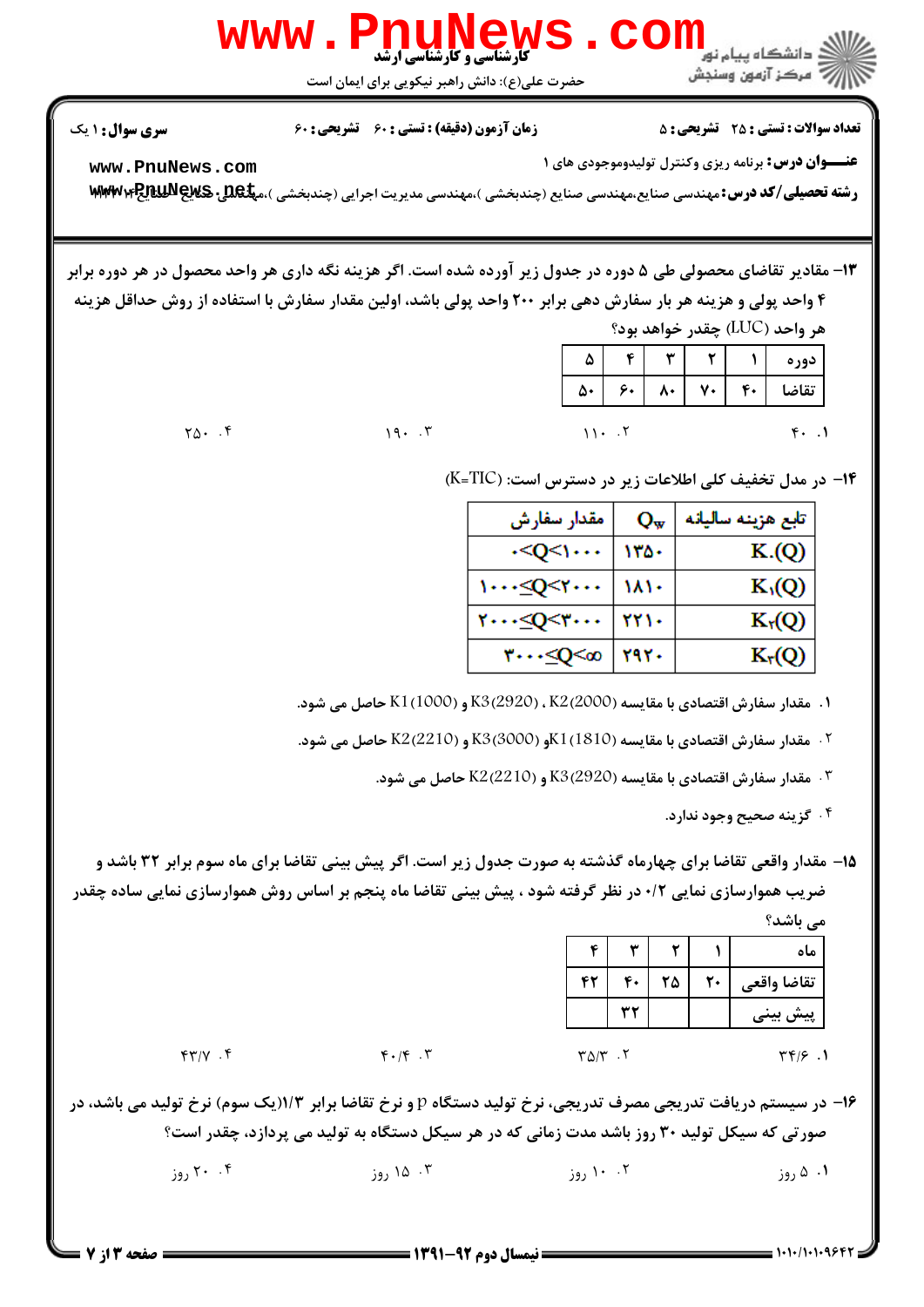

www.PnuNews

**کارشناسی و کارشناسی ارشد** 

 $\text{com}_{\text{split}}$ ی دانشگاه پیام نور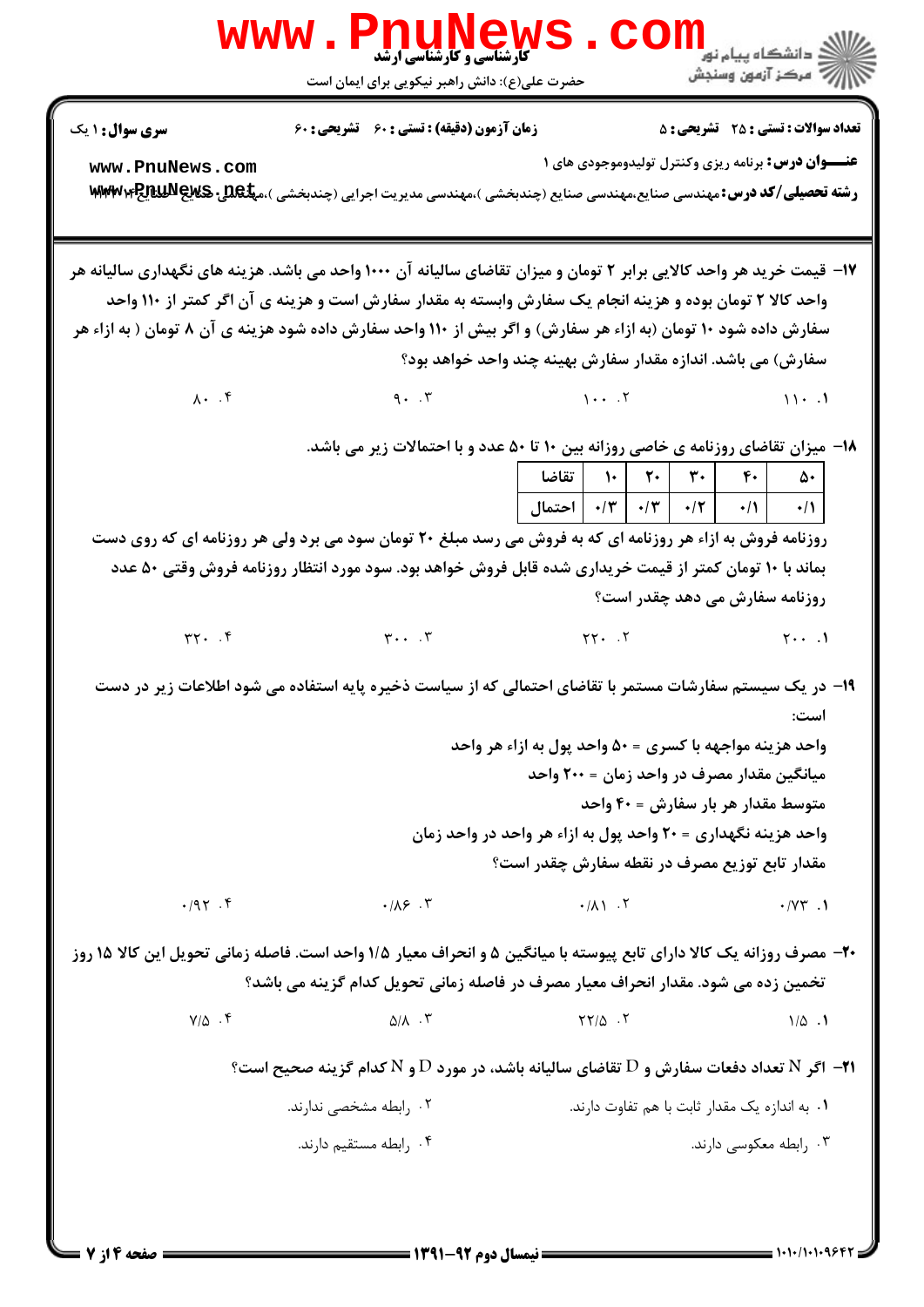| <b>www.PnuNews.COM</b><br>حضرت علی(ع): دانش راهبر نیکویی برای ایمان است                                                                                                                                                                                                                                                                           |                  |                | <b>کارشناسی و کارشناسی ارشد</b>                           |                   |                                  |                |                | رِ ۖ مرڪز آزمون وسنڊش | : دانشگاه پیام نور |                                                                                  |  |
|---------------------------------------------------------------------------------------------------------------------------------------------------------------------------------------------------------------------------------------------------------------------------------------------------------------------------------------------------|------------------|----------------|-----------------------------------------------------------|-------------------|----------------------------------|----------------|----------------|-----------------------|--------------------|----------------------------------------------------------------------------------|--|
| <b>زمان آزمون (دقیقه) : تستی : 60 گشریحی : 60</b><br><b>تعداد سوالات : تستی : 25 ۔ تشریحی : 5</b><br>سری سوال: ۱ یک                                                                                                                                                                                                                               |                  |                |                                                           |                   |                                  |                |                |                       |                    |                                                                                  |  |
| www.PnuNews.com<br><b>رشته تحصیلی/کد درس: م</b> هندسی صنایع،مهندسی صنایع (چندبخشی )،مهندسی مدیریت اجرایی (چندبخشی )،م <b>یکییی لیلاییکی MWW</b> Y\FB                                                                                                                                                                                              |                  |                |                                                           |                   |                                  |                |                |                       |                    | <b>عنـــوان درس:</b> برنامه ریزی وکنترل تولیدوموجودی های ۱                       |  |
|                                                                                                                                                                                                                                                                                                                                                   |                  |                |                                                           |                   |                                  |                |                |                       |                    | <b>۲۲</b> - در یک سیستم نقطه سفارش اطلاعات زیر برای ۵ دوره جمع آوری شده است :    |  |
|                                                                                                                                                                                                                                                                                                                                                   |                  |                |                                                           |                   | دوره سفارش                       |                | $\overline{1}$ | $\mathsf{r}$<br>٣     | $\mathfrak{r}$     | ۵                                                                                |  |
|                                                                                                                                                                                                                                                                                                                                                   |                  |                |                                                           | متوسط مصرف روزانه |                                  | $\mathcal{N}$  |                | 20<br>18              | ۱۵                 | 25                                                                               |  |
|                                                                                                                                                                                                                                                                                                                                                   |                  |                |                                                           | فاصله زمانی تحویل |                                  | ۵              |                | ۶<br>٩                | ٣                  | ۷                                                                                |  |
|                                                                                                                                                                                                                                                                                                                                                   |                  |                | موجودی اطمینان بر حسب حداکثر مصرف قابل پیش بینی چقدر است؟ |                   | (روز)                            |                |                |                       |                    |                                                                                  |  |
| $11Y \cdot F$                                                                                                                                                                                                                                                                                                                                     | 9.7              |                |                                                           |                   | $\gamma \gamma \Delta$ .         |                |                |                       |                    | $\Delta \uparrow$ .1                                                             |  |
| ۲۳- اگر مقادیر واقعی مصرف برای فصول یک سال به شرح جدول زیر باشد. مقدار پیش بینی بهار سال بعد با روش تصحیح<br>$YV\Delta$ .<br><b>34</b> - در روش حل سفارشات دوره ای به روش فوردیس - وبستر، اگر مصرف 1 دوره قبل محصولی را داشته بایشم و هزینه<br>سفارش دهی این محصول C باشد ( C≠O) آنگاه تعداد درایه های مثبت ماتریس هزینه های سفارش دهی چند عدد می | $Y - Y$          |                | فصلی کدام گزینه می باشد؟ ( مقدار ضریب فصل بهار ۱/۴ است)   |                   | ۳۰۰<br>$Y \wedge \vartriangle$ . | تابستان   بهار | ۴۵۰            | پاییز                 | $10 \cdot$         | زمستان ا<br>$\mathbf{r}$ .<br>$\mathbf{y} \cdot \cdot \cdot \mathbf{y}$<br>باشد؟ |  |
| ۰۴ بستگی به عدد C دارد                                                                                                                                                                                                                                                                                                                            | $n(n-1)$ $\cdot$ |                |                                                           |                   | $n^2$ .                          |                |                |                       |                    | $n \lambda$                                                                      |  |
| ۲۵- در چه موقع از سیاست ذخیره پایه استفاده می کنیم؟                                                                                                                                                                                                                                                                                               |                  |                |                                                           |                   |                                  |                |                |                       |                    |                                                                                  |  |
| ۰۱ هنگامی که هزینه نگهداری بسیار ناچیز باشد.<br>۰۲ هنگامی که هزینه سفارش دهی بسیار ناچیز باشد.                                                                                                                                                                                                                                                    |                  |                |                                                           |                   |                                  |                |                |                       |                    |                                                                                  |  |
| ۰۳ هنگامی که مقدار مصرف آن بسیار ناچیز باشد.<br>۰۴ هنگامی که هزینه کمبود بسیار ناچیز باشد.                                                                                                                                                                                                                                                        |                  |                |                                                           |                   |                                  |                |                |                       |                    |                                                                                  |  |
|                                                                                                                                                                                                                                                                                                                                                   |                  |                | سوالات تشريحى                                             |                   |                                  |                |                |                       |                    |                                                                                  |  |
| ا– تقاضای محصولی طی دوره های مختلف (هفتگی) به صورت زیر است. در صورتی که هزینه هر بار سفارش ۲۰۰<br>۱.۰۸ نمره                                                                                                                                                                                                                                       |                  |                |                                                           |                   |                                  |                |                |                       |                    |                                                                                  |  |
| تومان و هزینه نگه داری هر واحد محصول در هفته ۲ واحد پولی باشد، مقدار اولین سفارش بر طبق روش                                                                                                                                                                                                                                                       |                  |                |                                                           |                   |                                  |                |                |                       |                    |                                                                                  |  |
| سیلور – میل (silver-meal) به چه میزان خواهد بود؟                                                                                                                                                                                                                                                                                                  |                  |                |                                                           |                   |                                  |                |                |                       |                    |                                                                                  |  |
|                                                                                                                                                                                                                                                                                                                                                   | ^                |                | ۶                                                         | $\Delta$          | $F \mid$                         |                |                |                       |                    | هفته                                                                             |  |
|                                                                                                                                                                                                                                                                                                                                                   | $\cdots$         | $\mathbf{y}$ . | 10.4                                                      | $10 \cdot$        | $\mathsf{R} \cdot  $             | $F+$           | ۵۰             | $\mathbf{L}$          |                    | مقدار<br>تقاضا                                                                   |  |
|                                                                                                                                                                                                                                                                                                                                                   |                  |                |                                                           |                   |                                  |                |                |                       |                    |                                                                                  |  |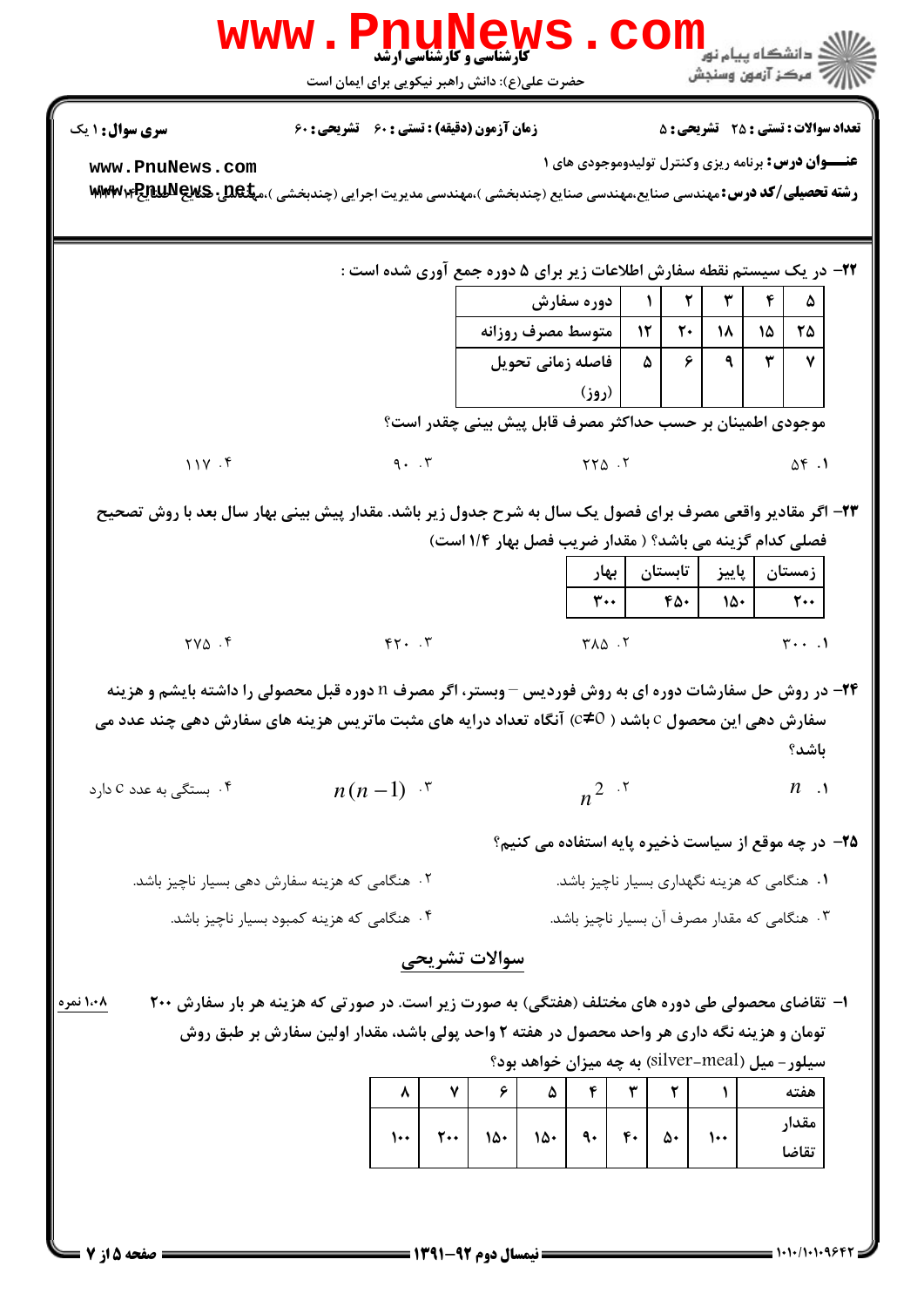

 $\mathbf{Y} \cdot \leq \mathbf{n} \leq \mathbf{S} \cdot$ 

 $n > 2$ 

مصرف سالیانه کالا ۲۴۰۰۰ واحد و هزینه های نگهداری ۳۷/۵ ریال به ازاء هر واحد کالا در سال است. اقتصادی ترین مقدار هر بار سفارش این کالا چقدر است؟

۵۰۰

 $Y - -$ 

۴- فاصله زمانی تحویل کالایی ۲ یا ۴ یا ۶ روز می باشد (فاصله زمانی تحویل ۲ روزه می باشد). تعداد دفعات (فراوانی) وقوع هر یک از فواصل در جدول زیر داده شده است :

| درصد فراوانی | فاصله زمانى تحويل |
|--------------|-------------------|
| ۱۵           |                   |
| ۴.           |                   |
| ۴۵           |                   |

مصرف در فاصله زمانی تحویل دارای تابع توزیع نرمال می باشد. سرعت مصرف روزانه نیز دارای تابع توزیع نرمال، با متوسط ۵ واحد در روز و انحراف معیار ۱ واحد می باشد. در سیستم سفارشات این کالا فاصله ثابت سفارش ۳۰ روز و مقدار ماکزیمم موجودی برابر ۱۸۲ واحد در نظر گرفته شده است. میزان اطمینان از موجودی در این سیستم چند درصد است؟

 $P(z \le 3/89) = 1$   $p(z \le 2/05) = 0/9798$   $p(z \le 0/33) = 0/6293$   $p(z \le 1/02) = 0/8461$ 

۱،۶۲ نم<mark>ره</mark>

**زمان آزمون (دقیقه) : تستی : ۶۰ تشریحی : ۶۰** 

حضرت علی(ع): دانش راهبر نیکویی برای ایمان است

**سری سوال : ۱ یک** 

۱،۰۸ نمره

1،62 نمره

WWW.PnuNews.com

www.PnuNews.com

الإرجم مركز آزمون وسنجش

**تعداد سوالات : تستي : 25 - تشريحي : 5**